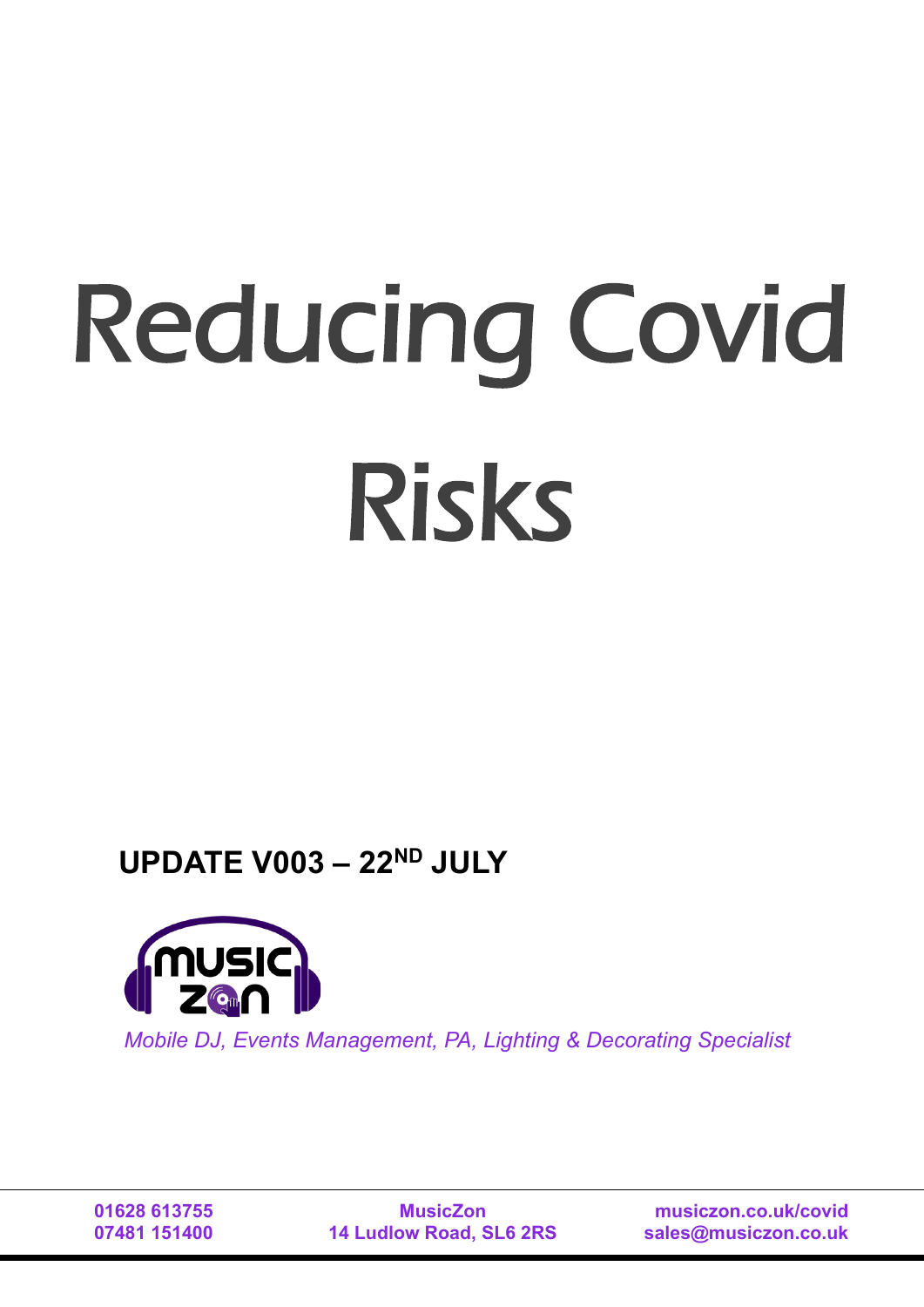# **Table of Contents**

|                                                                                                                                                                                                                                      | $\mathbf{1}$ |
|--------------------------------------------------------------------------------------------------------------------------------------------------------------------------------------------------------------------------------------|--------------|
|                                                                                                                                                                                                                                      |              |
|                                                                                                                                                                                                                                      |              |
|                                                                                                                                                                                                                                      |              |
|                                                                                                                                                                                                                                      |              |
|                                                                                                                                                                                                                                      |              |
|                                                                                                                                                                                                                                      |              |
|                                                                                                                                                                                                                                      |              |
|                                                                                                                                                                                                                                      |              |
|                                                                                                                                                                                                                                      |              |
|                                                                                                                                                                                                                                      |              |
|                                                                                                                                                                                                                                      |              |
|                                                                                                                                                                                                                                      |              |
|                                                                                                                                                                                                                                      |              |
|                                                                                                                                                                                                                                      |              |
|                                                                                                                                                                                                                                      |              |
|                                                                                                                                                                                                                                      |              |
|                                                                                                                                                                                                                                      |              |
|                                                                                                                                                                                                                                      |              |
|                                                                                                                                                                                                                                      |              |
|                                                                                                                                                                                                                                      |              |
|                                                                                                                                                                                                                                      |              |
|                                                                                                                                                                                                                                      |              |
| Meetings<br>8                                                                                                                                                                                                                        |              |
|                                                                                                                                                                                                                                      |              |
|                                                                                                                                                                                                                                      |              |
|                                                                                                                                                                                                                                      | 9            |
|                                                                                                                                                                                                                                      |              |
|                                                                                                                                                                                                                                      | 9            |
| Musician / Band Support 2008 2009 2010 2020 2020 2021 2022 2022 2023 2024 2022 2022 2023 2024 2022 20                                                                                                                                |              |
| Soft Materials <b>Contract Contract Contract Contract Contract Contract Contract Contract Contract Contract Contract Contract Contract Contract Contract Contract Contract Contract Contract Contract Contract Contract Contract</b> | 10           |
| Transport Preparation, Loading and Unloading ___________________________________                                                                                                                                                     | 10           |
|                                                                                                                                                                                                                                      |              |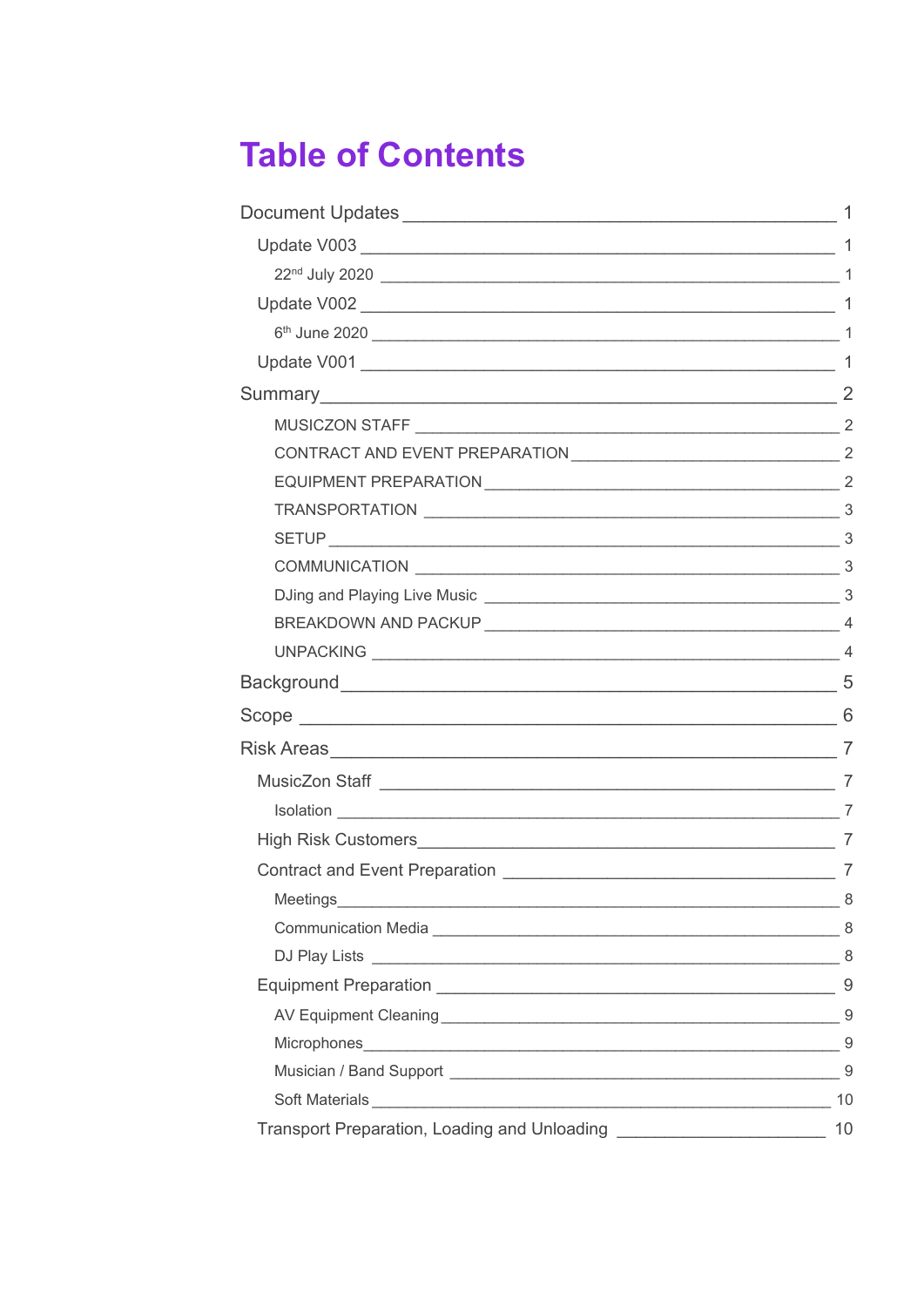| 10 |
|----|
|    |
| 10 |
|    |
|    |
|    |
|    |
|    |
| 12 |
|    |
| 12 |
|    |
| 14 |
| 14 |
| 15 |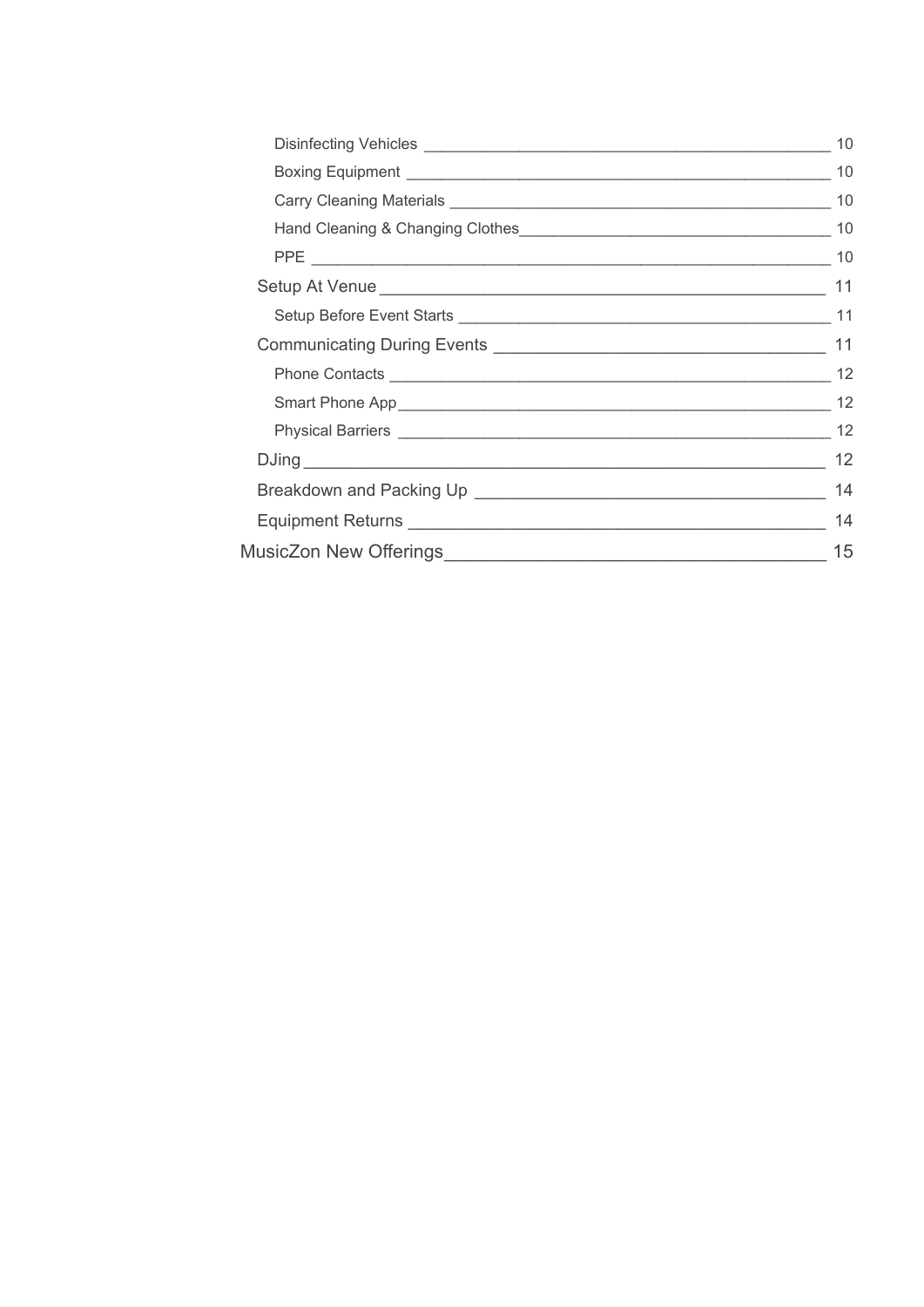# <span id="page-3-0"></span>**Document Updates**

# <span id="page-3-1"></span>**Update V003**

## <span id="page-3-2"></span>**22nd July 2020**

Added new section on DJing

Added details on our ability to broadcast live DJ events to your event

Minor updates and preparation to re-publish onto

*musiczon.co.uk/covid-procedures*

# <span id="page-3-3"></span>**Update V002**

<span id="page-3-4"></span>**6th June 2020**

Minor updates and preparation to publish onto

*musiczon.co.uk/covid-procedures*

# <span id="page-3-5"></span>**Update V001**

# *1st June 2020*

Initial document outlining main risk areas to keeping our customers, venue staff and MusicZon as safe as possible from spreading Covid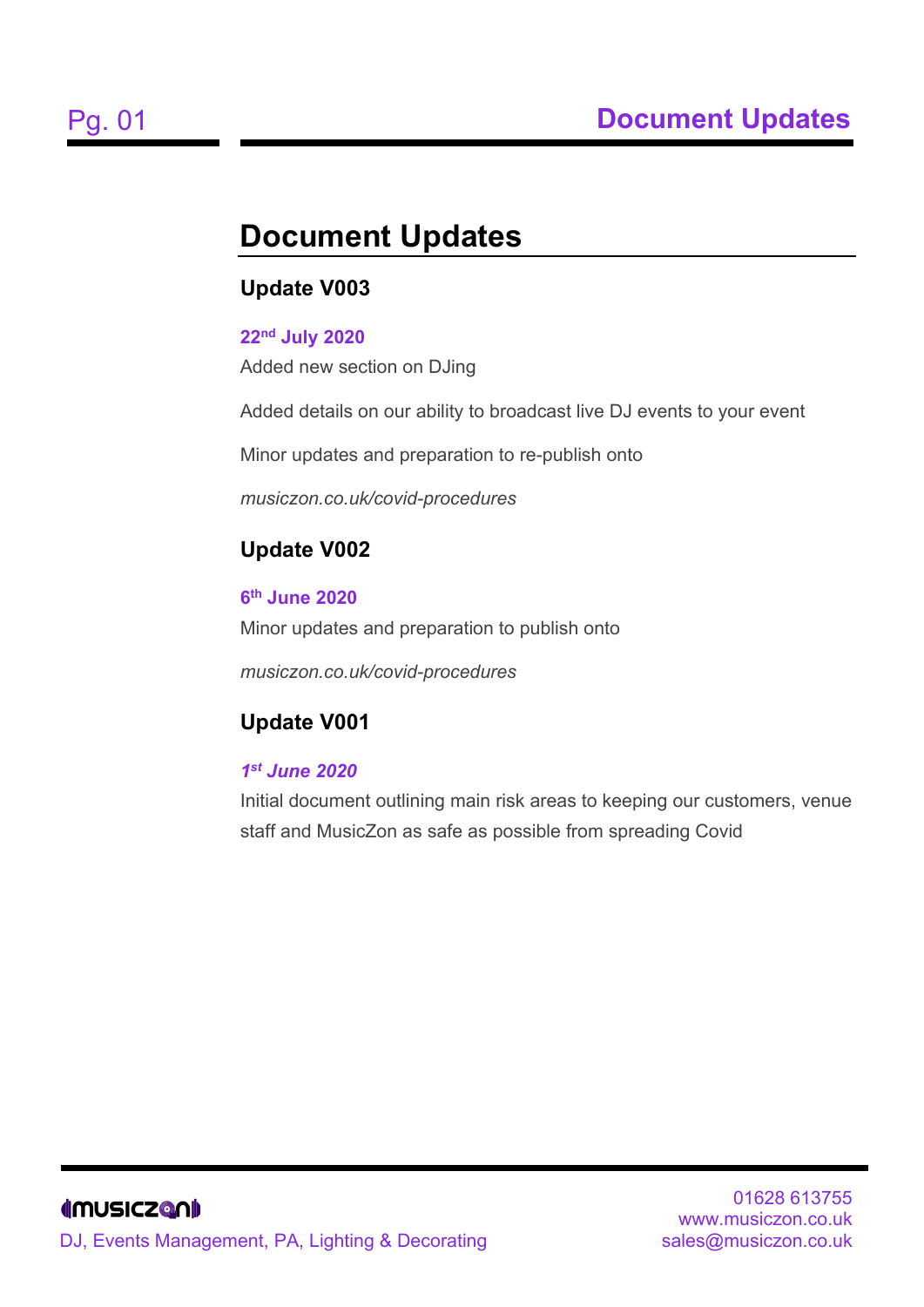# <span id="page-4-0"></span>**Summary**

This document is focused on identifying the risks of spreading and picking up the Covid infection at live events which MusicZon would attend to provide DJ services or to setup for events.

The main activities and procedures MusicZon have strengthened or implemented from scratch include:

#### <span id="page-4-1"></span>**MUSICZON STAFF**

- MusicZon staff (and those in contact with them) will be isolated from the business if they show any covid symptoms
- MusicZon may decline or cancel engagements if we cannot play at them or run them safely

#### <span id="page-4-2"></span>**CONTRACT AND EVENT PREPARATION**

- Use of phone, text, WhatsApp, video chat and email will be encouraged
- Preparation of example playlists will be more strongly encouraged
- MusicZon has strengthened its ability to transfer song titles from Spotify, Deezer, SoundCloud, spreadsheets and other media into our DJ systems
- Face to face meetings will be discouraged and time limited if they do become necessary. We will also adhere to the current government guidelines for social distancing and face masks etc

#### <span id="page-4-3"></span>**EQUIPMENT PREPARATION**

- Equipment will be more rigorously cleaned whilst being prepared for delivery
- Appropriate antibacterial cleaning materials will be used for more delicate items
- Special attention will be paid to cleaning customer equipment such as microphones
- Live band support will be assessed on a case by case basis
- All soft equipment will be laundered prior to preparation and before being packed into storage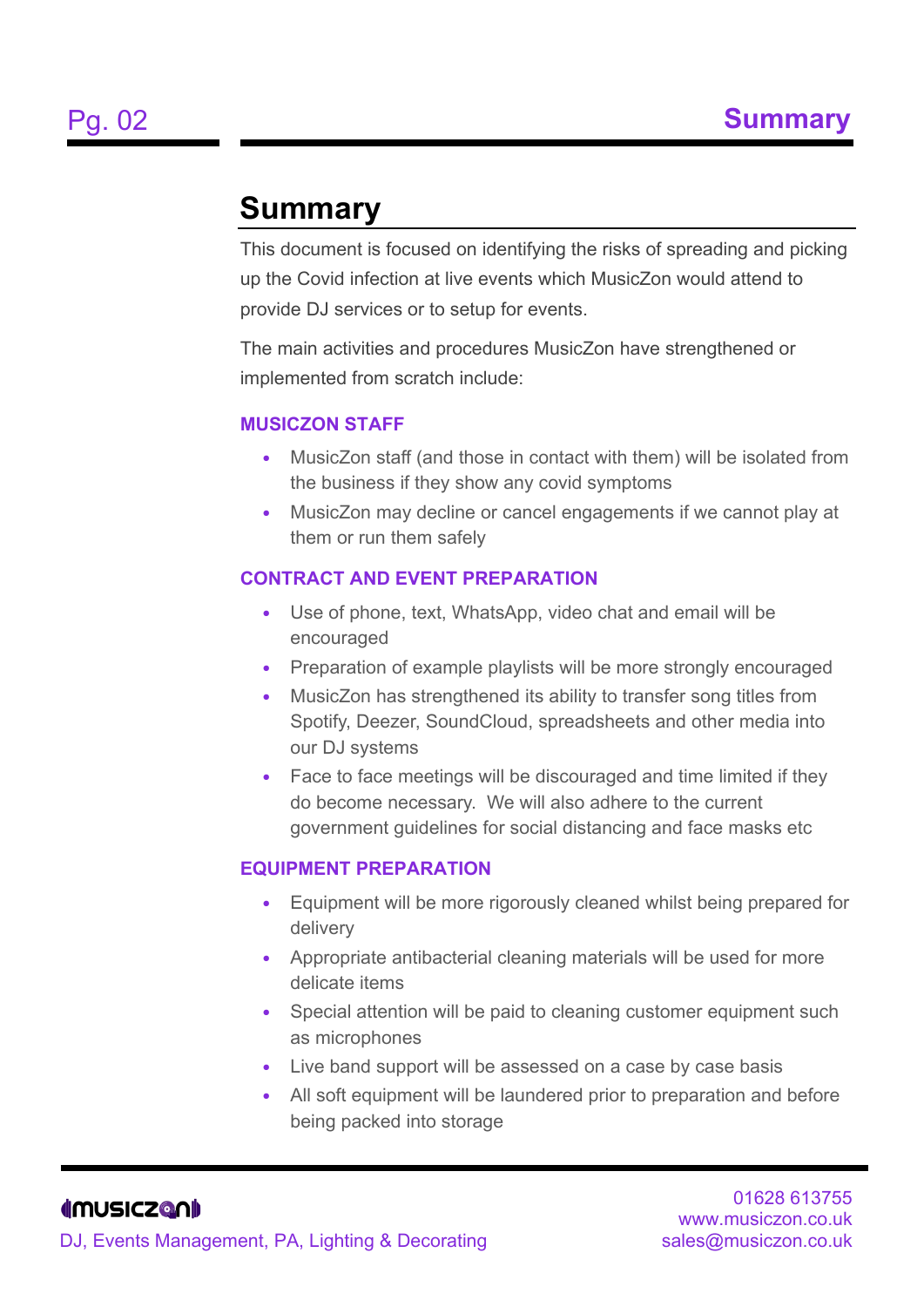#### <span id="page-5-0"></span>**TRANSPORTATION**

- Transportation will be disinfected and cleaned before loading
- Cab areas of transportation will be cleaned before loading and traveling
- All equipment will be boxed or in travelling cases
- Cab area will have hand sanitiser and other cleaning materials replenished for each event
- MusicZon will travel with disposable gloves and facemasks

#### <span id="page-5-1"></span>**SETUP**

- MusicZon staff will clean hands before unloading, entering venues and periodically through setup
- MusicZon staff will change and wash hands before the arrival of guests
- MusicZon staff will have gloves and masks available
- MusicZon staff will reduce physical contact by adding extra facades in front of the DJ

#### <span id="page-5-2"></span>**COMMUNICATION**

- MusicZon will keep a phone contact list for venue staff
- MusicZon will primarily communicate through the phone, text etc even whilst on site
- MusicZon will make smart phone communication app available

#### <span id="page-5-3"></span>**DJing and Playing Live Music**

- Only MusicZon staff will be allowed behind the DJ desk or "on stage"
- MusicZon has improved its facilities to take requests direct to the DJ desk via a smartphone app
- MusicZon can broadcast or stream music live from our studio direct to your event (see below).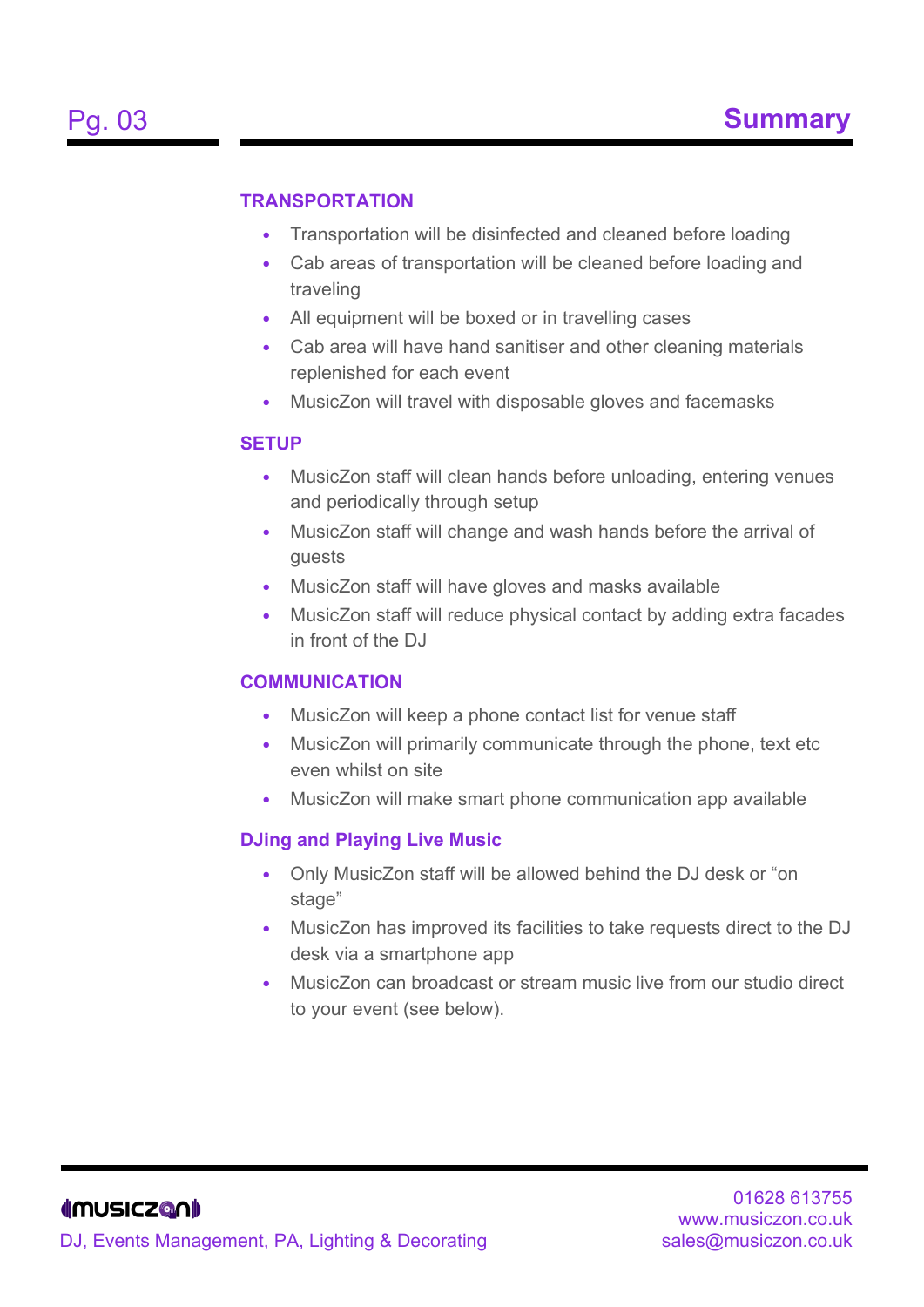#### <span id="page-6-0"></span>**BREAKDOWN AND PACKUP**

- MusicZon will not start to breakdown and packup until the venue is cleared of guests
- MusicZon will clean all returned equipment before it is put back into storage

#### <span id="page-6-1"></span>**UNPACKING**

• MusicZon will keep customer used equipment separate and be more rigorous about cleaning it before putting it back into storage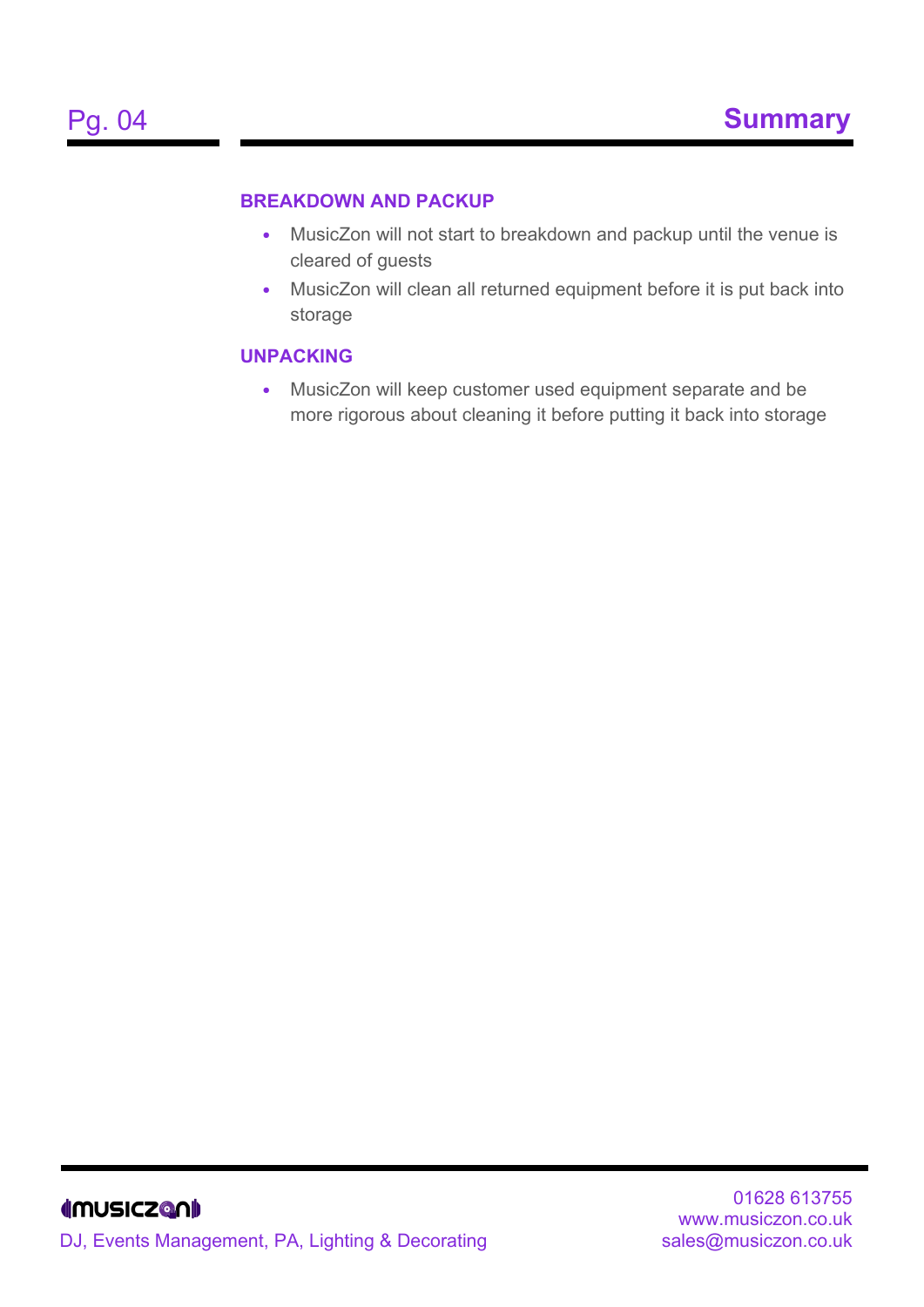# <span id="page-7-0"></span>**Background**

From late March 2020 the UK government stopped all gatherings where we would normally set-up, play at and/or run events for our customers.

Whilst this was hard for our customers with upcoming weddings and other events it was the right thing and we have fully supported this.

At the time of writing it is unclear when and how the regulations for holding events will change. Therefore, we would expect to update these procedures accordingly.

We have used the time whilst we cannot help run your weddings, birthdays and other special events to review our procedures so that when the time is right we will be able to provide the safest and most risk free service to support your events in the future.

By the way, we have also spent time maintaining and investing in our equipment and skills to ensure that we are as capable as possible when the time is right to start running events for our customers again.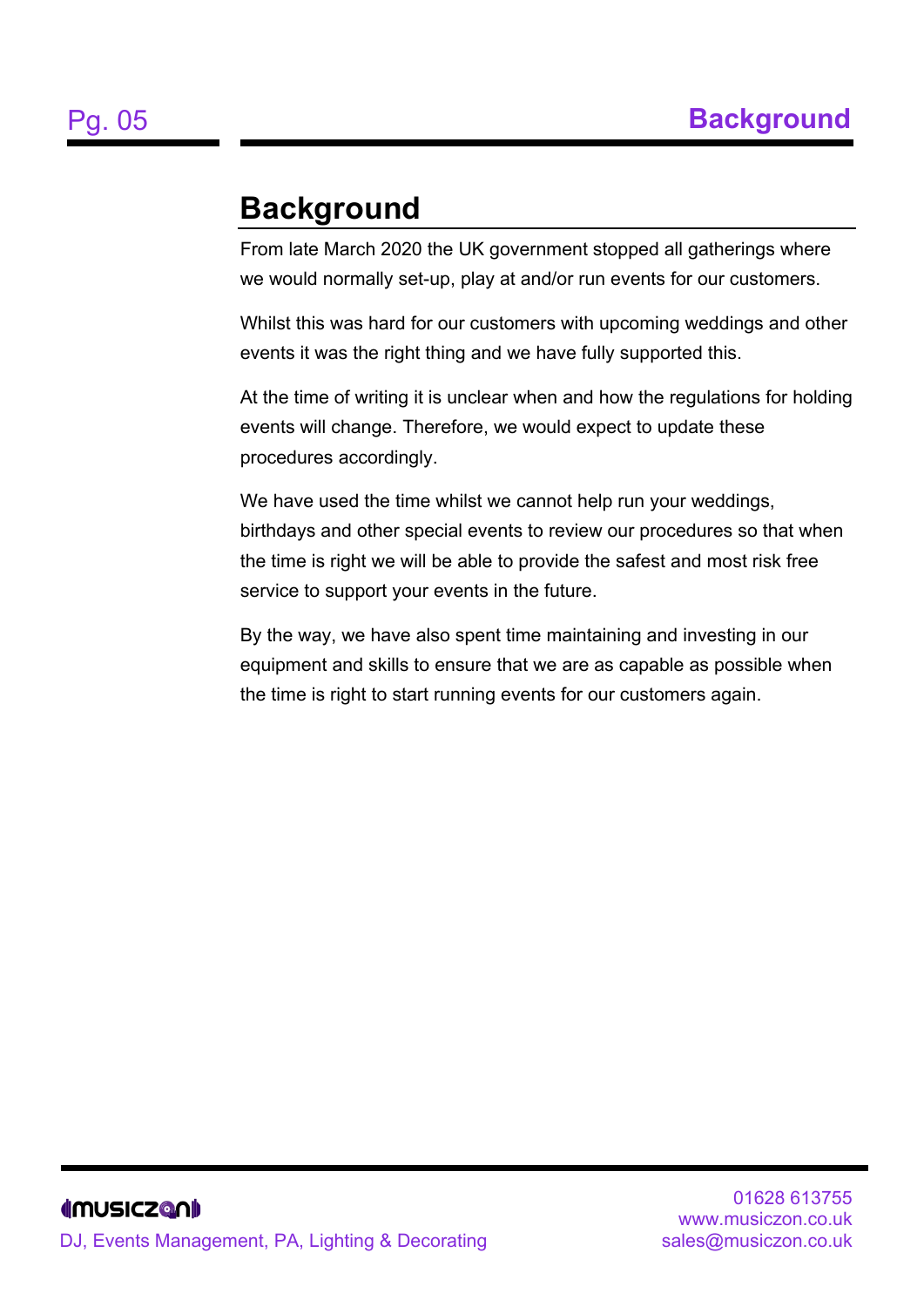# <span id="page-8-0"></span>**Scope**

We are limiting the scope of this document to the specific areas where MusicZon can reduce risks when it is providing equipment, DJing, supporting AV setups, setting up events and so on.

We are not looking at the risks and mitigations that the venues and maybe our customers should consider. However, we will advise on this as necessary and support any procedures our customers and venues put in place to reduce the overall risks of spreading the covid infection.

This document does not discuss general risks and mitigation for which we already have extensive documentation.

Other areas of risk for which we have procedures in place include:

- Handling of heavy equipment
- Protection from loud or debilitating noise
- Avoiding trip hazards
- Safe use of overhead gantries, high level lighting and speakers
- Electrical safety
- Fire risks
- Safe use of strobe and laser lighting
- Dealing with liquid spills

If you need documentation on any or all of these then please contact MusicZon on [sales@musiczon.co.uk.](mailto:sales@musiczon.co.uk)

For complex events or events where we are providing decorating services, AV for third party musicians then we would provide a bespoke risk assessment and mitigation.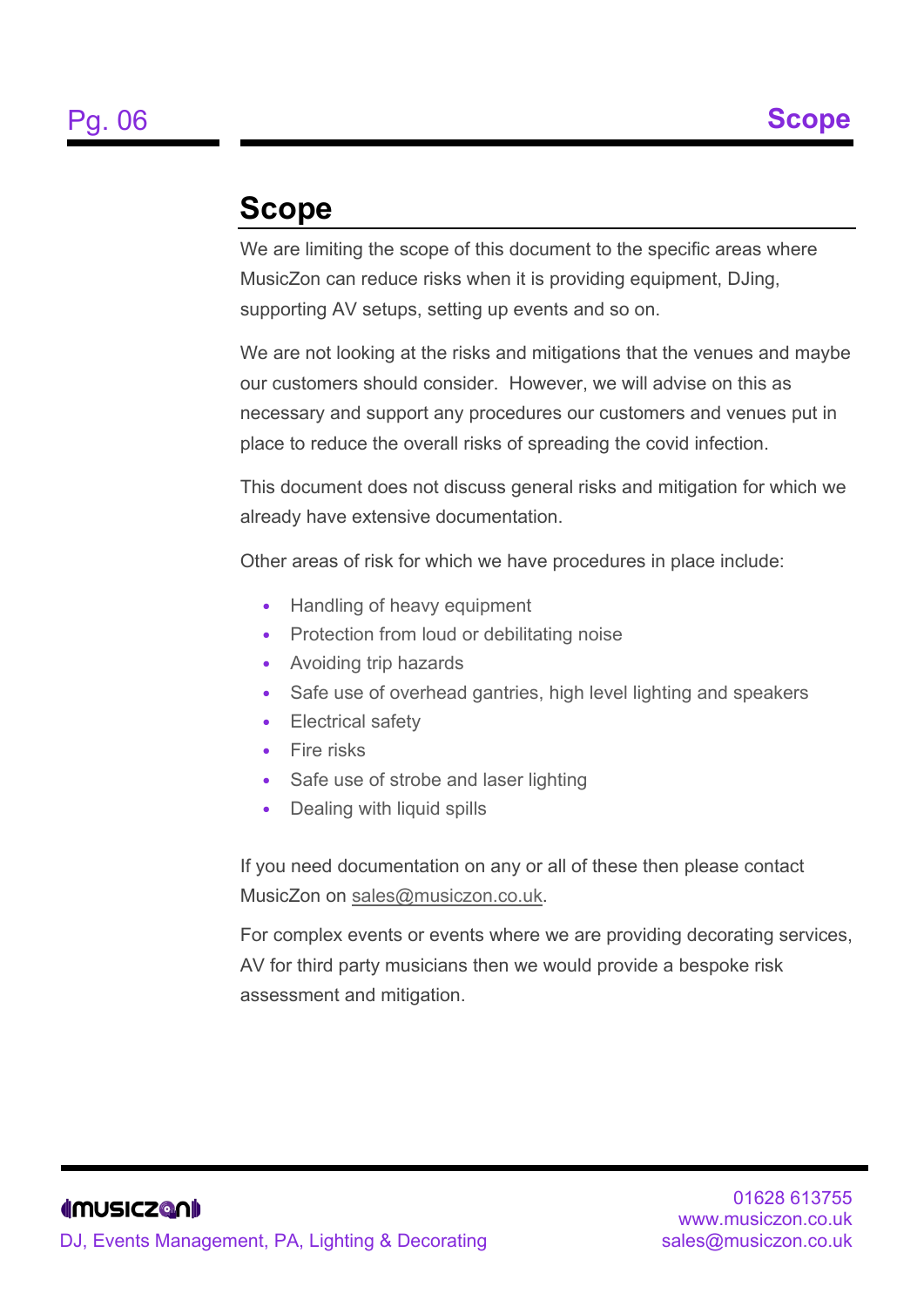# <span id="page-9-0"></span>**Risk Areas**

We have identified a variety of areas where there are risks of spreading covid.

## <span id="page-9-1"></span>**MusicZon Staff**

MusicZon comes to you as DJs, AV providers, event decorators, event managers, MCs and more.

#### <span id="page-9-2"></span>**Isolation**

If any of us show any symptoms of covid then we will immediately isolate those people and those with whom they have been in contact, substitute staff and discuss all this with customer(s).

## <span id="page-9-3"></span>**High Risk Customers**

We run a variety of events from weddings to corporate gala nights and also specialise in playing at events for those who are probably more vulnerable to covid infections. For example, we have run parties for people with significant learning and other disabilities. We have also run events in care and sheltered homes.

We really would like to help provide memorable times for our more vulnerable customers and guests but at the same time do not want to put them at risk and so may decline playing at or setting up some events.

## <span id="page-9-4"></span>**Contract and Event Preparation**

Often it is much easier, especially for important events like weddings or complex corporate functions to meet beforehand, often at the venue.

Indeed getting to know our customers and vice versa are, in our opinion, one of the best ways to make sure every event runs smoothly and any problems are readily resolved.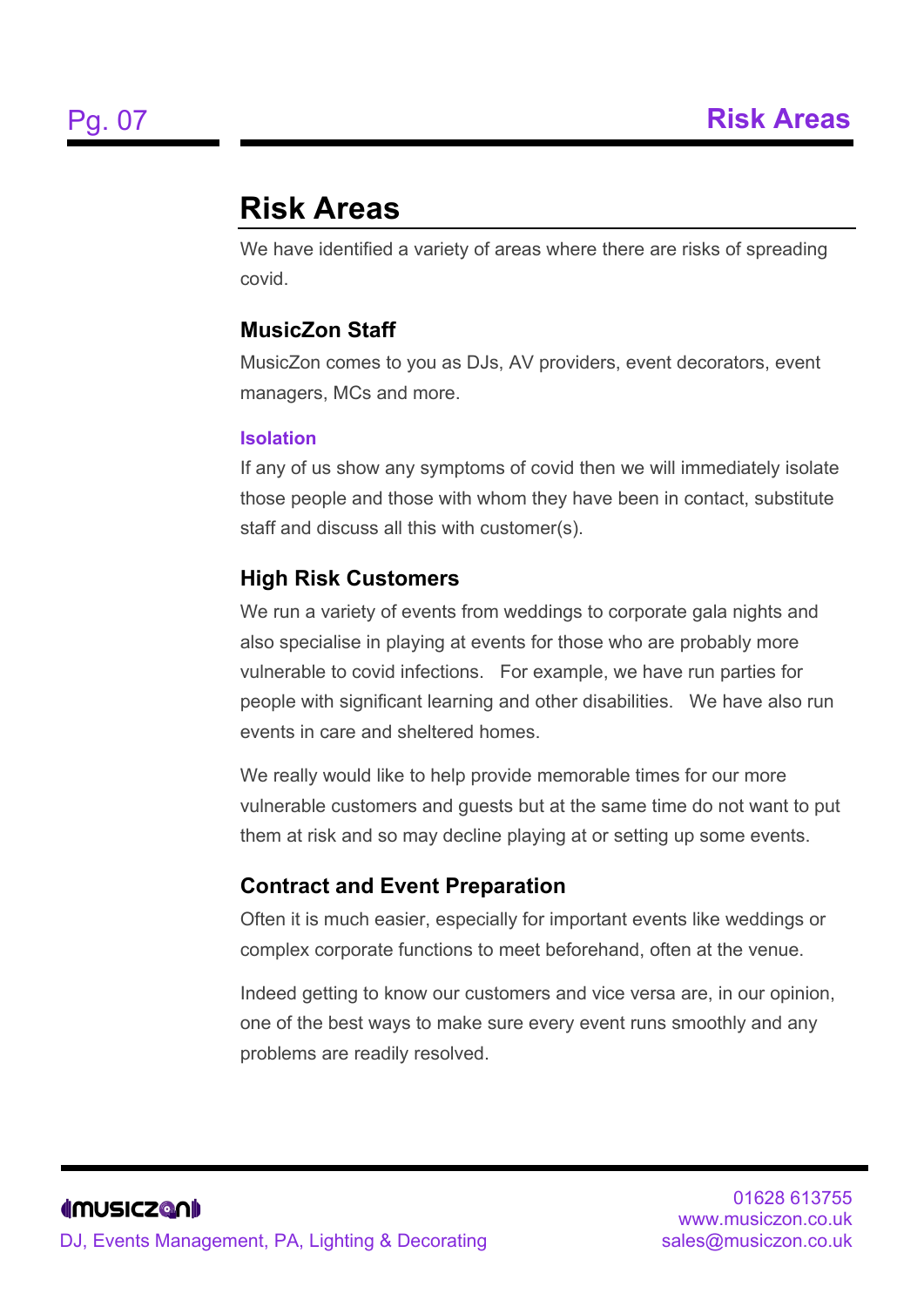#### <span id="page-10-0"></span>**Meetings**

Clearly we need to keep face to face meetings to the minimum and potentially meeting outside makes sense to reduce contact. When we do need to meet then we would want to adhere to social distancing rules. We would also like to have an agreed agenda beforehand to help reduce the time we need to meet.

#### <span id="page-10-1"></span>**Communication Media**

We already have comprehensive contracts and use email, WhatsApp, phone calls etc to share pictures, ideas, play lists and so on. We will continue to do this to reduce the need to meet beforehand as much as possible.

#### <span id="page-10-2"></span>**DJ Play Lists**

For DJ engagements we have always said that preparing some example playlists that fit what you and your guests would like helps us to get it right from the beginning of the party. Given that it might be more difficult to have an interaction with the DJ on the day then it makes even more sense to try to agree some must have music beforehand.

We have systems to take everything from pictures of handwritten lists to spotify or deezer playlists and get these into our DJ systems so we mix and perform from these starting lists.

Our updated booking system allows us to pre book remote sessions with your DJ so you can make requests direct to their DJ desk and they can play things back to you live to help make things easier on the day of the event.

We will pre book these sessions as necessary and include the details in our contract.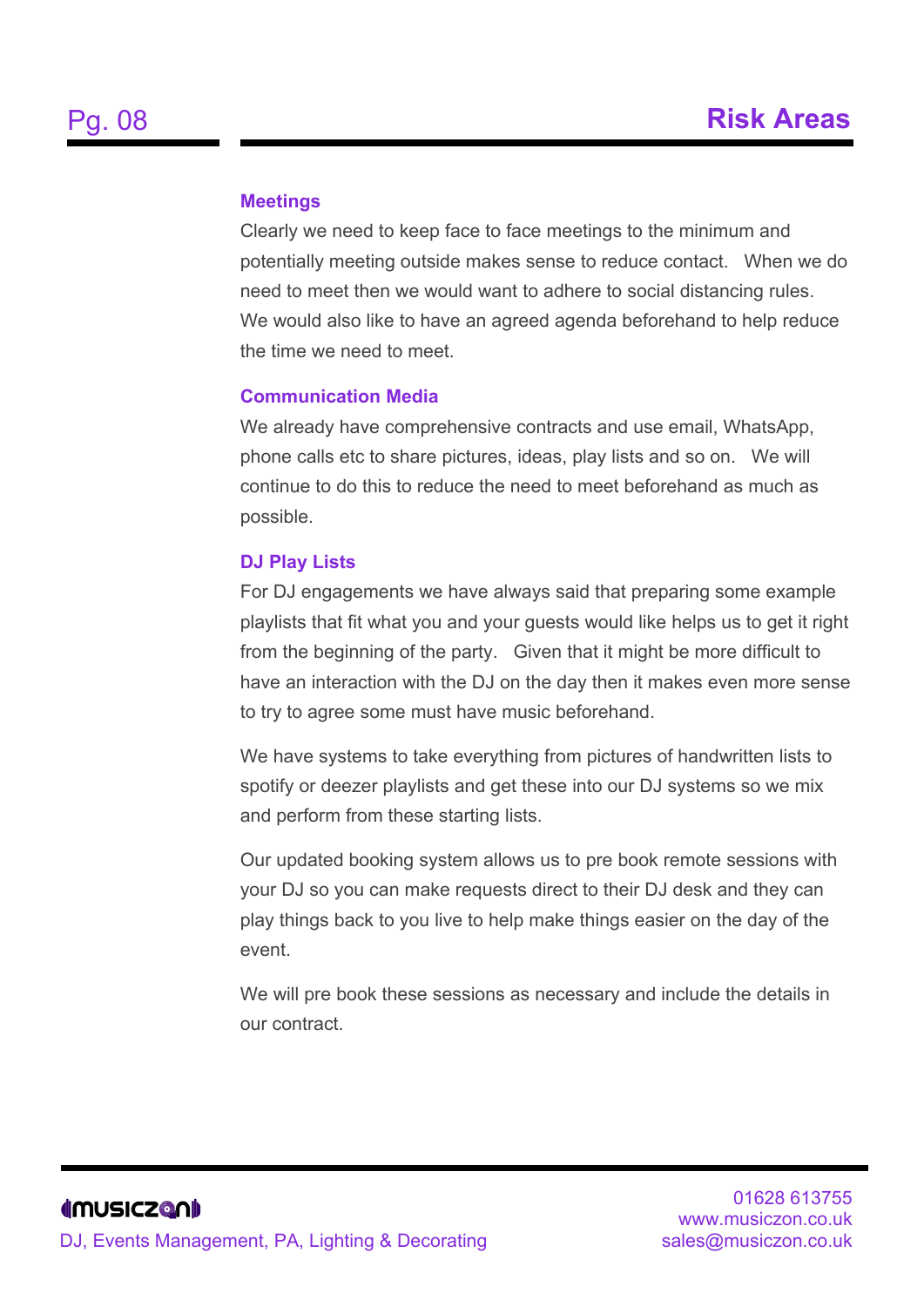## <span id="page-11-0"></span>**Equipment Preparation**

#### <span id="page-11-1"></span>**AV Equipment Cleaning**

We have always cleaned our cases and equipment when we set it up and test it before it is transported to your venue.

We have now gone a bit further and made cleaning, particularly the front facing equipment, more rigorous. This includes **cleaning all cables** and all spare equipment such as spare speakers, extra lighting and so on.

Where possible we will clean equipment with hot soapy water. Where this is not possible we will use antibacterial wipes, disinfecting sprays and specialist cleaning materials where necessary.

Typically front facing equipment is used once a week which further reduces the likelihood of it carrying covid infection.

If we have back to back events with the same equipment then it will be cleaned on site or at our premises between events. We do not have the same equipment used on events for the same day.

#### <span id="page-11-2"></span>**Microphones**

The equipment that particularly concerns us are microphones (mikes) where people want to make speeches, say their thank yous and so on.

We will disinfect mikes before they are shipped out and **we will take individual mikes for each person that needs to use one**. So if you have three wedding speeches then we will provide three separate mikes plus of course spares.

We will also discourage ad hoc use of mikes and limit it to what is necessary.

#### <span id="page-11-3"></span>**Musician / Band Support**

MusicZon staff are primarily musicians and we love to support live musicians and bands. There are special concerns for the guests,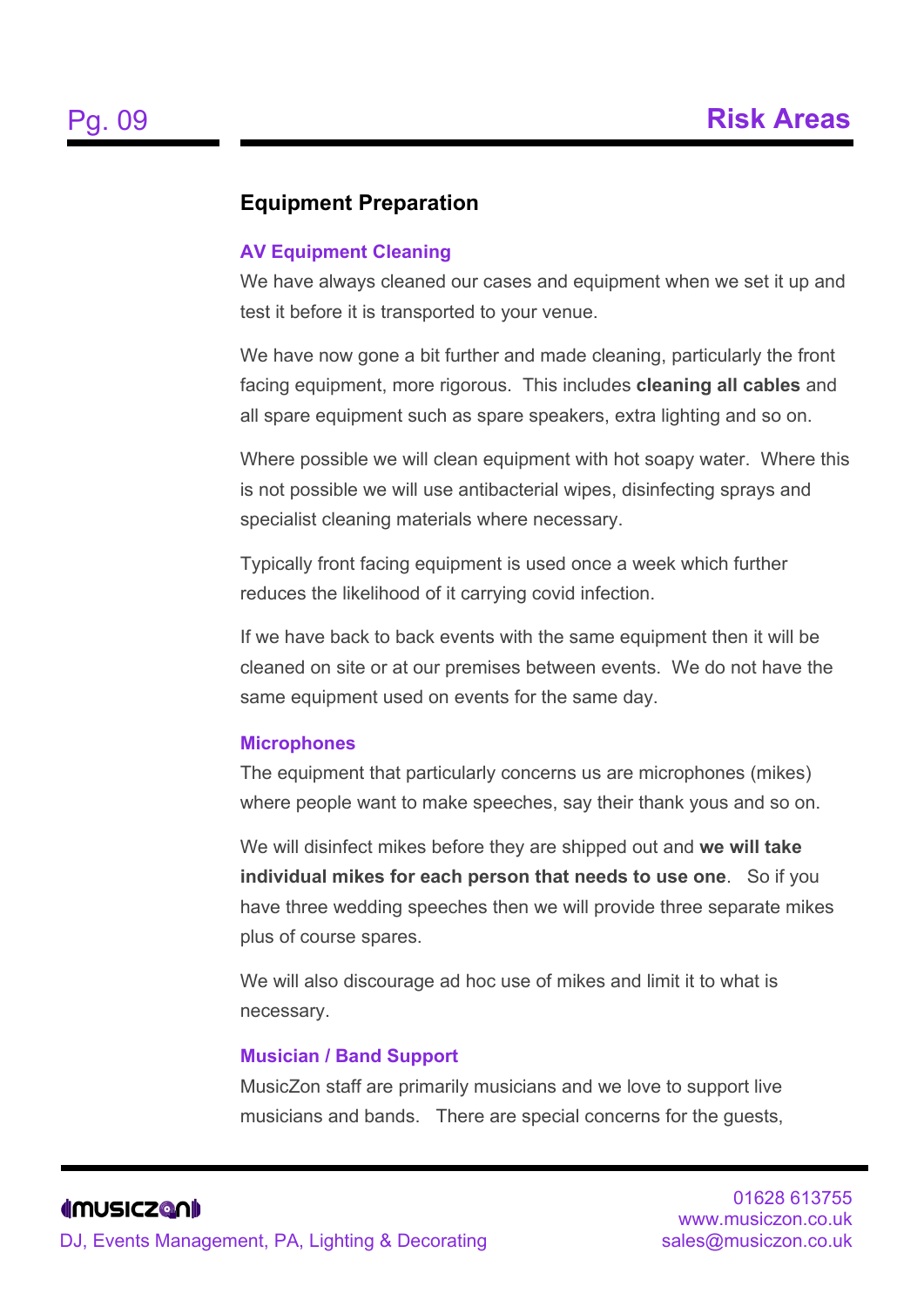musicians and MusicZon for live music and we will look at and advise on the best approach for each event.

#### <span id="page-12-0"></span>**Soft Materials**

All soft materials such as chair covers, sashes, backdrops, table wear and so on will be laundered prior to preparing it for delivery. It is also laundered before putting it back into storage after the event (see below).

### <span id="page-12-1"></span>**Transport Preparation, Loading and Unloading**

MusicZon uses rental vehicles since this allows us to use the right size vehicle for each event and not have unused vehicles.

#### <span id="page-12-2"></span>**Disinfecting Vehicles**

We will disinfect both the cab area and the loading area for vehicles before loading them.

#### <span id="page-12-3"></span>**Boxing Equipment**

All equipment will be boxed or in cases for transport.

#### <span id="page-12-4"></span>**Carry Cleaning Materials**

MusicZon will go out with cleaning materials, including hand gel to be kept in the cabs.

#### <span id="page-12-5"></span>**Hand Cleaning & Changing Clothes**

MusicZon staff will clean our hands before entering any venue and clean our hands periodically through the setup.

MusicZon staff will make sure they are changed and clean hands before guests arrive at an event.

#### <span id="page-12-6"></span>**PPE**

MusicZon will take disposable gloves and non medical grade face masks to help if we do need to work closer than two metres with other event providers and venue staff.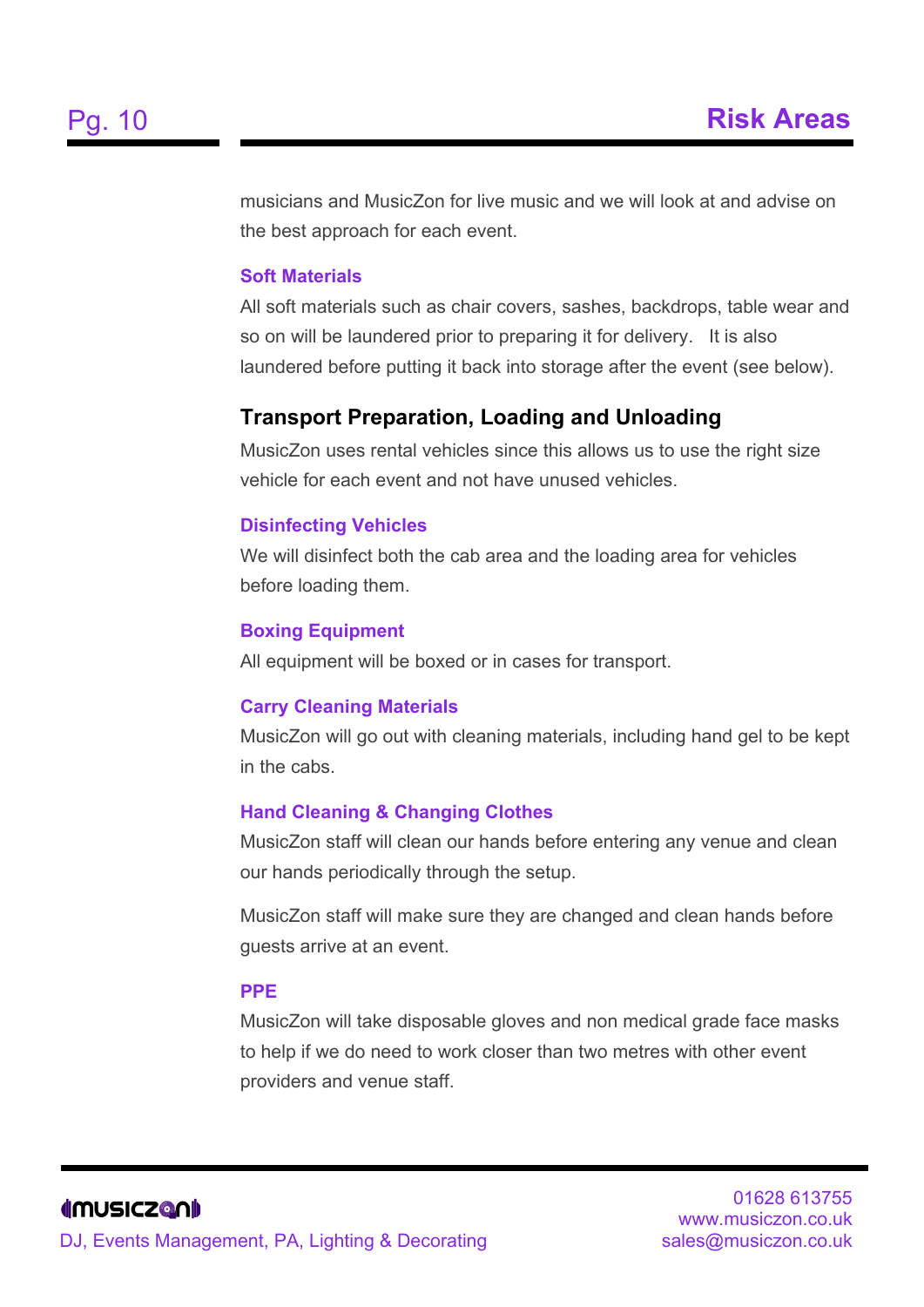## <span id="page-13-0"></span>**Setup At Venue**

#### <span id="page-13-1"></span>**Setup Before Event Starts**

MusicZon has always preferred to setup well in advance of guests arriving and clearly doing this reduces the possibility of contact and potentially spreading covid.

Therefore MusicZon will continue to listen to our customers, venues and advise on how much time it will take to set things up. We will commit in our contracts to arrive at your venue with sufficient time to setup what we need to whilst allowing for any issues, delays, testing and so on.

MusicZon will be more conservative with our time estimates for setting up and will include this extra time in our current pricing.

Things that affect how long it takes us to setup include:

- How far it is to the function area from the van
- How difficult it is to transport stuff to he function area (lifts, stairs, etc)
- What parking facilities are available on site
- The complexity of the setup

MusicZon will have gloves and masks available should we need to work more closely with venue staff or other event staff.

## <span id="page-13-2"></span>**Communicating During Events**

MusicZon believe that preparation and communication are the two main things that help make events successful and moreover enable us to resolve any potential problems quickly and easily.

However, it is going to be more difficult to meet brides and grooms for example as they arrive, or to have face to face conversations with venue staff and customers through the event.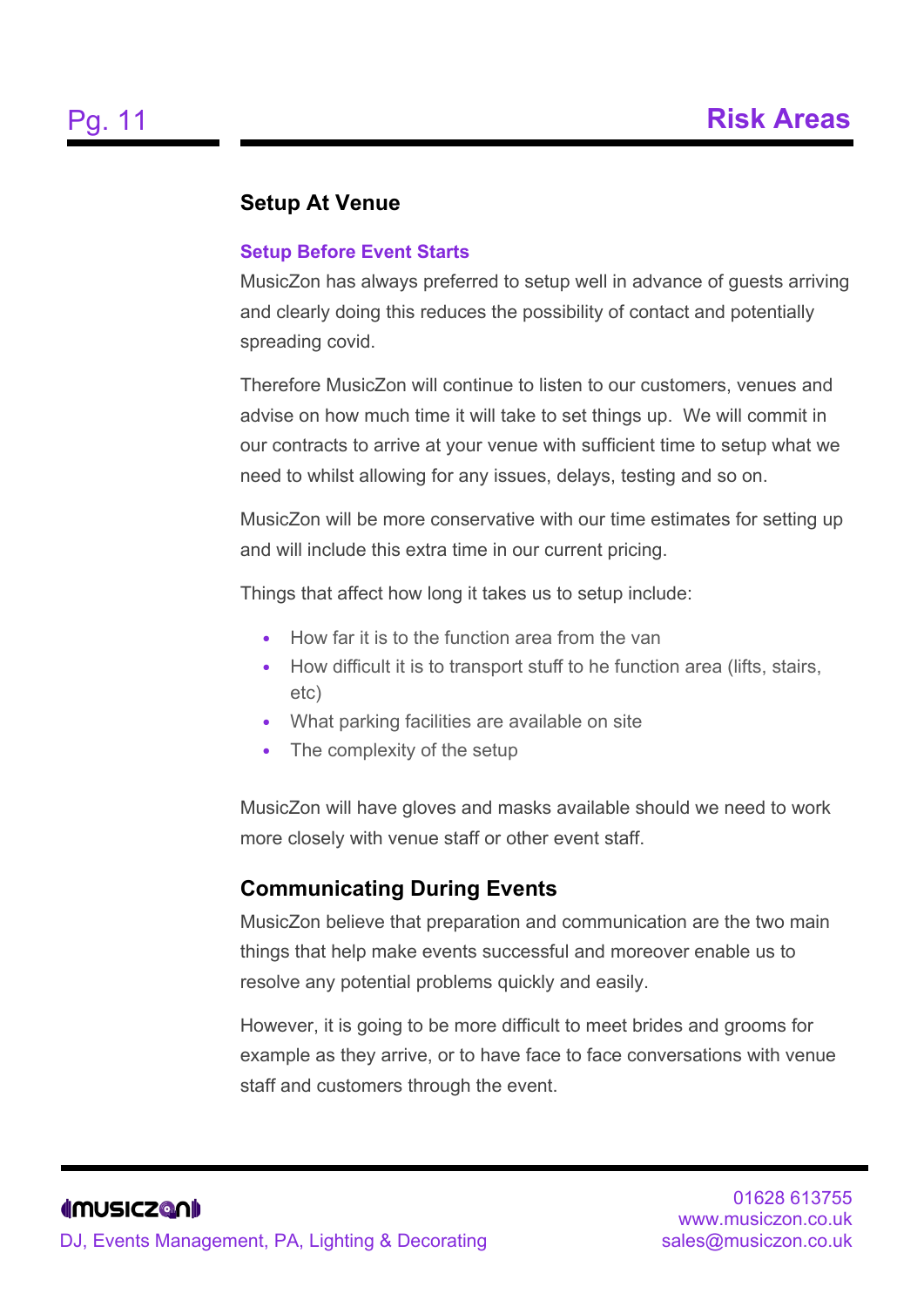#### <span id="page-14-0"></span>**Phone Contacts**

MusicZon will make sure we have all the phone/text numbers for everyone prior to the event and use the phone/text wherever possible.

#### <span id="page-14-1"></span>**Smart Phone App**

Guests often want to chat with the DJ. Maybe they want to ask for a specific track or ask for other more general things.

Typically this is done by coming up and chatting with the DJ. MusicZon encourages people to do this.

However, the need to socially distance makes this more difficult.

MusicZon has for some time had a Smart Phone app that allows anyone with a smart phone to directly message the DJ to the DJ desk. We have strengthened this facility and will include details for this on our new business cards, in our contracts and will have some vinyl instruction posters made up.

#### <span id="page-14-2"></span>**Physical Barriers**

MusicZon will create more physical barriers by adding extra DJ facades in front of the DJ station as appropriate so that guests are discouraged from coming up to the DJ booth.

#### <span id="page-14-3"></span>**DJing**

It is difficult and sad that the DJ will at least for the time being be physically separate from the event.

However, MusicZon has developed some remote broadcasting options to make events safer and potentially enable some events which would not be possible otherwise.

There are several options for DJing remotely to your event. For example, we can come out and setup everything in your event space whilst you are not there. This space could be your garden or your home.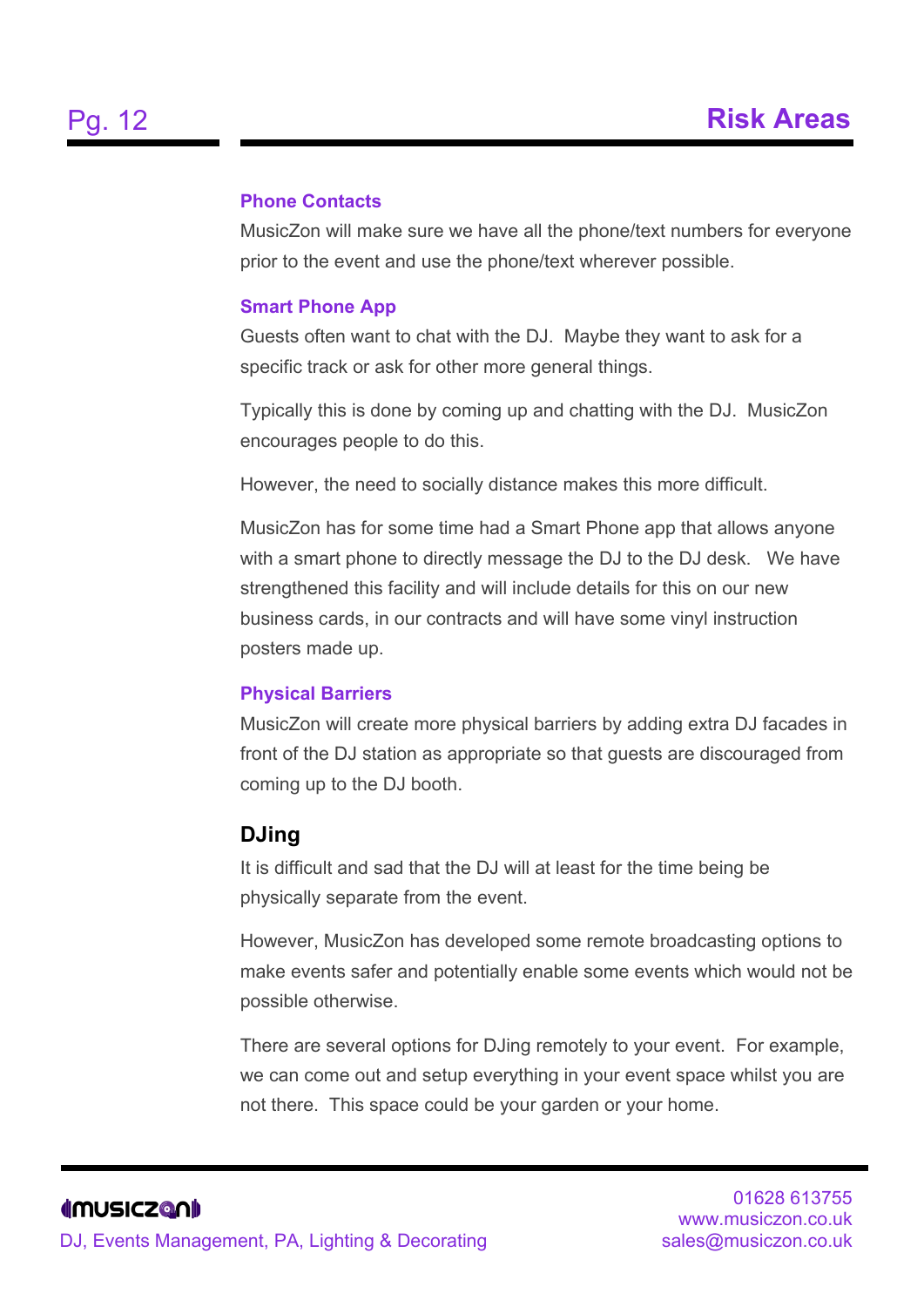Included in this setup would be an internet connected streaming device such as a laptop.

We would then play live to you from our studio. We can take requests through our DJ request app and of course can also have two-way video link as well.

We also have some other options where we can broadcast live to services like twitch.tv so you can pick up this broadcast from any phone, tablet or computer and can still send the DJ requests live. These options allow you to have a virtual party with people in different locations.

Of course these options are not as easy or as functional as playing live directly in front of you and your guests but they do give options when they are necessary so you can have your party or celebration.

These are in addition to our facilities to provide you with online podcasts of custom sessions prepared for you.

In summary our options include:

- Online custom podcasts
- Direct broadcasts to MusicZon equipment setup at your location
- Support the direct broadcast with two way live streaming video
- Online broadcasts through services live Twitch (these will be slightly lower quality and might be subject to adverts)
- Remotely control a full lighting setup alongside the broadcast option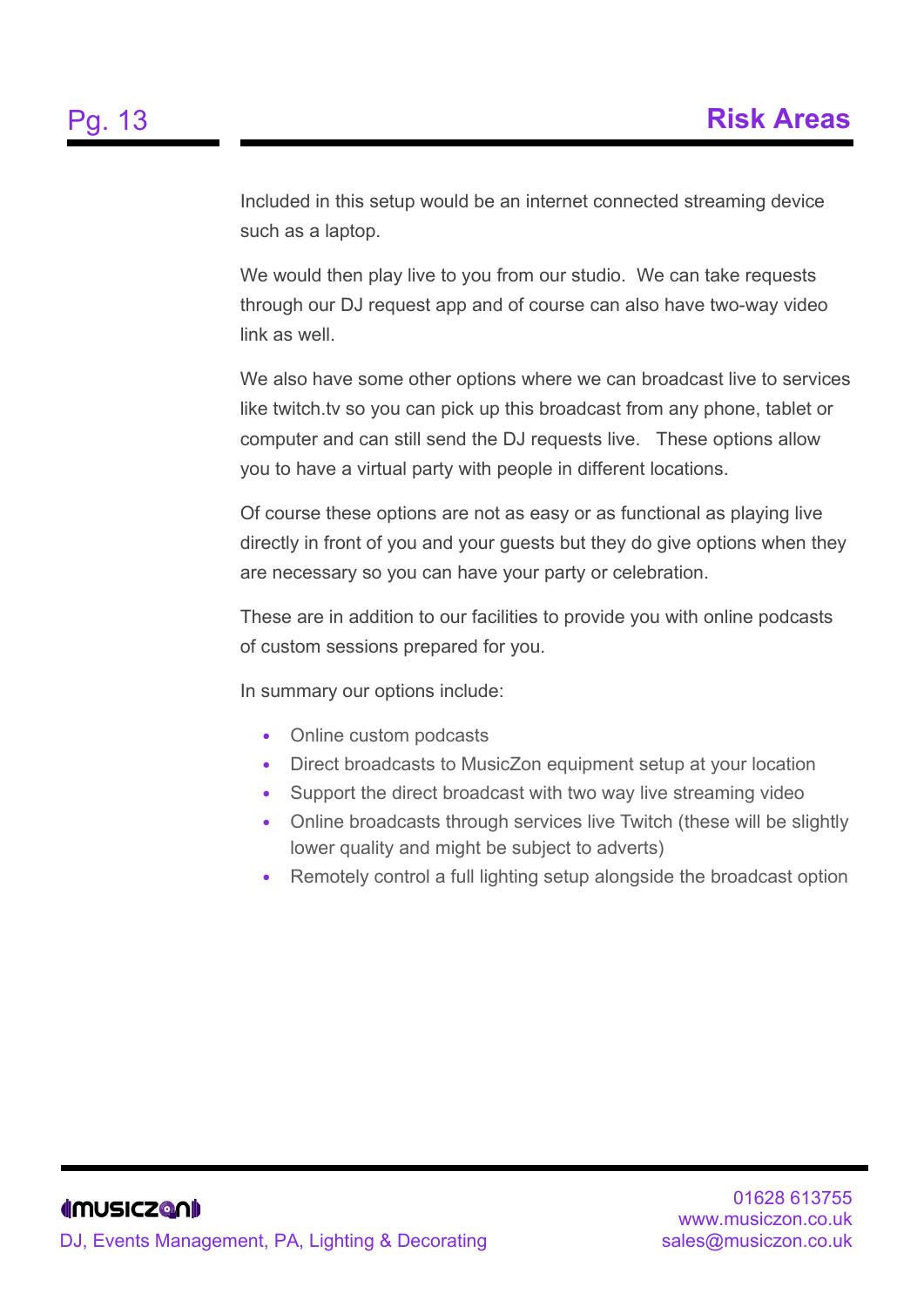## <span id="page-16-0"></span>**Breakdown and Packing Up**

MusicZon does not like to start packing up until most of the guests have departed. This makes it much easier to keep distant from customers.

It does make us a bit later and have an impact on the venue staff, but we will encourage this to minimize the contact between guests and MusicZon.

We will work with the venue and make sure we have packing cases ready and where possible use oversized vehicles to minimize he breakdown and packing times.

For large or complex events where it will take a long time to pack up then we may elect to stay at the venue overnight and pack the next day. This is of course subject to the venue having the time available.

## <span id="page-16-1"></span>**Equipment Returns**

MusicZon does clean all equipment as it is unpacked from the vans. We will continue to do this making special note of cleaning it before it is added to our stock equipment.

We will also keep equipment used by customers such as mikes separate from the general backline equipment.

As stated above, all soft materials such as chair covers, backdrops and so on are laundered before they are put back into storage.